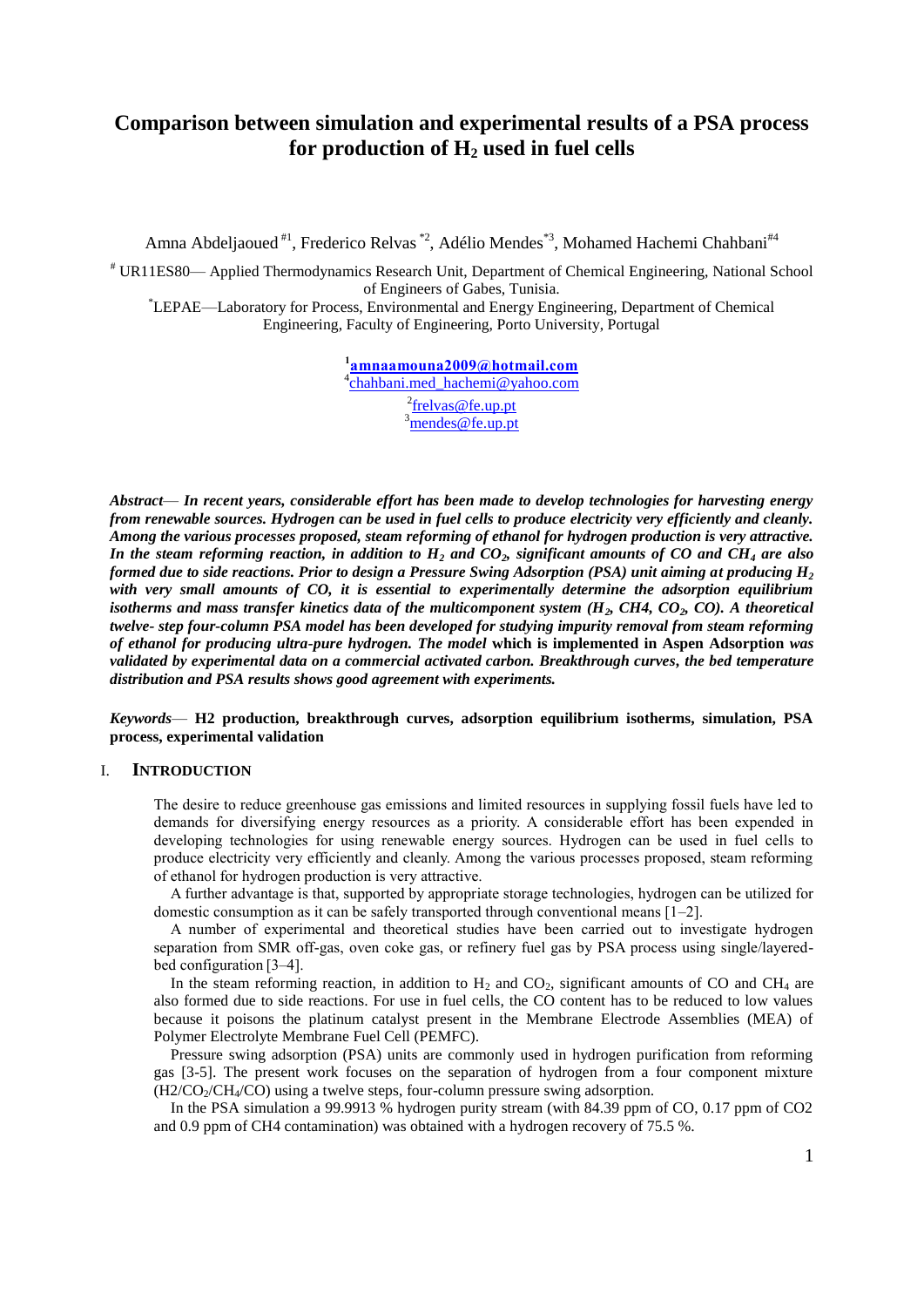As a consequence, to study hydrogen purification through a PSA process, it is necessary to determine the adsorption equilibria and kinetics data of the multicomponent systems [6]. A gas mixture (1% CO, 25%  $CO<sub>2</sub>$ , 5%  $CH<sub>4</sub>$  and 69%  $H<sub>2</sub>$ ) that has the same composition as the reforming gas was prepared. A commercial activated carbon was selected as adsorbent for this study.

In the present work, a series of experimental data of multicomponent mixture including adsorption isotherms, breakthrough curves and PSA is provided. Further, a mathematical model that includes mass, energy and momentum balances was employed to elucidate the dynamic behaviours and separation performance of the adsorption bed and optimization purposes.

### II. **EXPERIMENTAL SECTION**

#### **II.1 MATERIAL AND METHODS**

#### *II.1.1Material*

A four-component hydrogen mixture gas (CO:  $CO_2$ : $CH_4$ : $H_2$  = 1:25:5:69 mol %) that has the same composition as the reforming gas was synthesized. A commercial activated carbon was selected for the study.

Helium pycnometry was used to determine the real density of the adsorbent while Mercury porosimetry was used to determine apparent density. The physical properties of the adsorbent are listed in Table 1.

| <b>Property</b>                                              | Value       |  |  |
|--------------------------------------------------------------|-------------|--|--|
| Geometry                                                     | cylindrical |  |  |
| Real density $\lceil g \cdot cm^3 \rceil$ – He picnometry    | 1.969       |  |  |
| Average particle diameter, [mm]                              | 1.202       |  |  |
| Apparent density $\left[g\cdot cm^3\right]$ - Hg porosimetry | 0.944       |  |  |

**Table 1**: Physical properties of the adsorbent.

### *II.1.2Methods*

### *II.1.2.1 Equilibrium isotherms*

The determination of carbon monoxide, carbon dioxide, methane and hydrogen equilibrium isotherms was conducted using the volumetric method. This technique is based on pressure variation of the relevant gas after an expansion. Assuming the ideal gas behaviour and knowing the pressure drop, it is possible to determine the gas quantity adsorbed. The volumetric method apparatus is described elsewhere [7].

#### *II.1.2.2 Breakthrough curves*

To measure the adsorption data of multicomponent mixtures, an experimental setup composed of one column filled with a commercial activated carbon, at the entrance and the exit of this column we insert a thermocouple, two pressure transducers (Druck PMP 4010, with pressure range variation from 0 to 7 bars  $(\pm 0.08\%$  FS), two mass flow meter controllers, one for the feed flow (Bronkhorst El-flow, 100 mL<sub>PTN</sub>min<sup>-1</sup> and a range of 0-2 LPTN min<sup>-1</sup>,  $\pm$  0.5 % Rd plus  $\pm$ 0.1 % FS) and the other for exit flow (Bronkhorst El-flow, 010 L<sub>PTN</sub>  $min^{-1}$  ( $\pm 0.5$  % Rd plus ( $\pm 0.1$  % FS), and a vacuum pump (Ilmvac, MPC201T) for the desorption step. To ensure an isothermal operation the setup is placed inside a thermostatic chamber .The composition of the gas of the outlet flow were determined using mass spectrometer. The apparatus is described elsewhere [8]. The breakthrough experimental setup is shown in figure 1.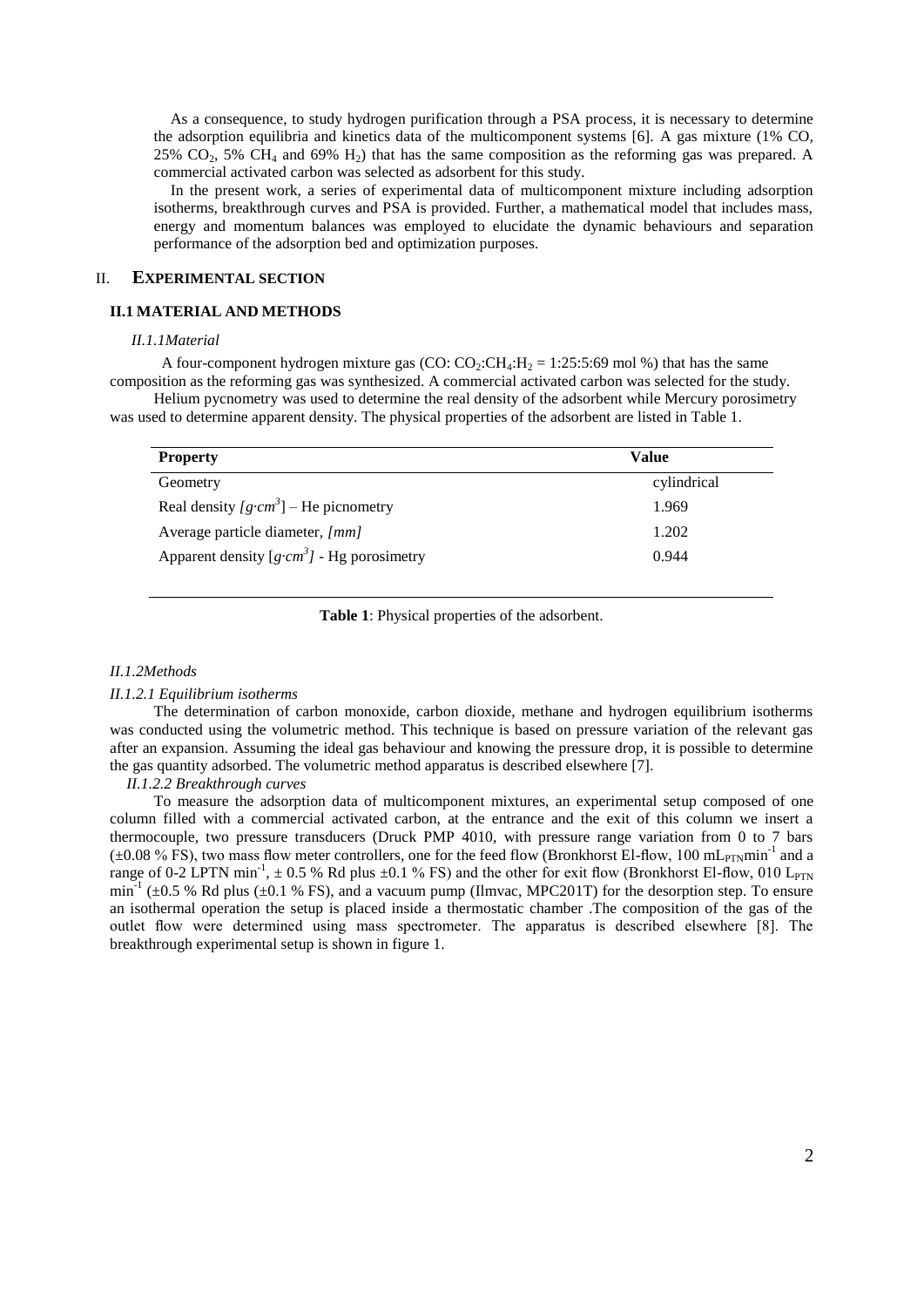

**Figure 1**: Experimental setup for measurement of breakthrough curves.

The bed characteristics are summarized in Table 2.

| Adsorption bed                                    |                 |
|---------------------------------------------------|-----------------|
| Bed length, L [cm]                                | 34              |
| Inside radius, $r_i$ [cm]                         | 3.2             |
| Outside radius, $r_0$ , [cm]                      | 3.5             |
| Material of wall [-]                              | Stainless steel |
| Heat capacity of wall, $C_{p_w}$ [J/kg K]         | 502             |
| Inter-particle voidage<br>Intra-particle voidage  | 0.385<br>0.521  |
| Thermal conductivity of the wall, $K_w$ [J/m K s] | 16.3            |

**Table 2**: Characteristics of the adsorption bed.

### *II.1.2.3 PSA unit*

The lab-scale of the pilot PSA system is shown in Figure 2.

To measure the PSA data of multicomponent mixtures, a PSA unit composed of four columns which have an inner diameter of 2.2 cm and a length of 27.5cm. They were filled with ~89.73 g of a commercial activated carbon.

Two thermocouples type K were installed at positions 2.5 and 25 cm from the feed end to measure temperature variations inside the adsorption bed, four pressure transducers (Druck, PMP  $4010$ ,  $0 - 10$  bar) were located in each column to measure the pressure history during operation.

The feed section was equipped with four Bronkhorst mass flow controllers' series F201C and F201CV, which are connected to methane, carbon monoxide cylinders and to the carbon dioxide and hydrogen gas grid of the laboratory.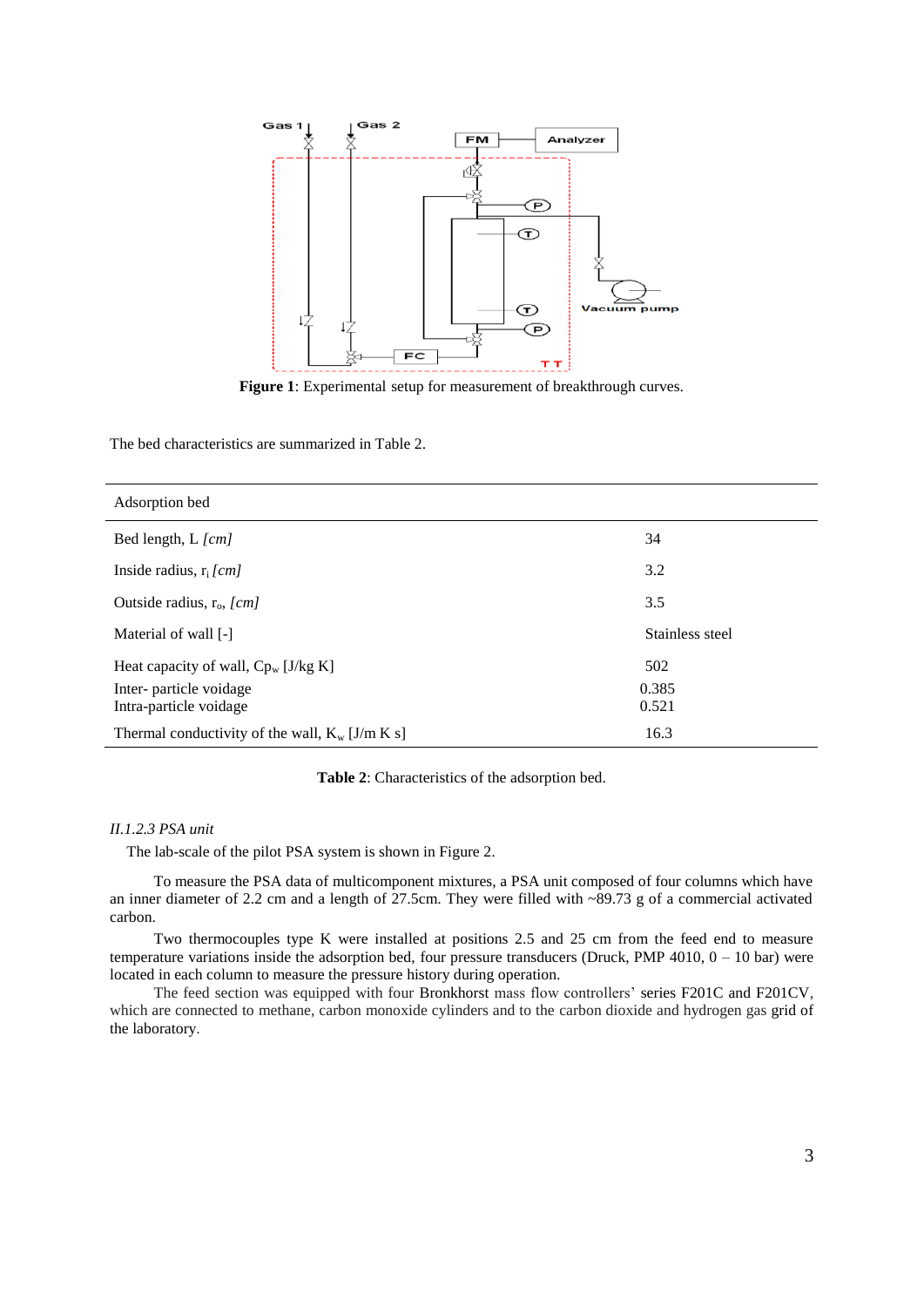

**Figure 2**: the pilot PSA system.

A 3 L buffer tank was used as a feed storage tank to prepare a synthetic reformate gas mixture with a composition of 73 % of H2, 25 % of CO2, 1 % of CH4 and 1 % of CO, to avoid pressure fluctuations.

The system was automatically operated by a personal computer that was interfaced with Lab View software with a built-in control program.

Solenoid valves were activated according to a process time schedule. Eight solenoid Asco SCE37CA056nv were placed in the feed and off-gas side (4 for each side), SC G325B031were used to control the equalization steps and SC G325B031 were placed in product and purge lines positions. To prevent dispensable reverse flow Some Swagelok poppet check valves, SS-2C-1/3 were installed at the proper positions. the amounts of gas flow into the PSA system was monitored with a mass flow meter (Bronkhorst High-tech, El Flow F-112AC, 0 – 20 dm3∙min-1) , the purge flow rate was measured using a mass flow meter (Bronkhorst High-tech, El Flow F-111C, 0 – 2 dm3∙min-1) and the product flow rate was controlled using a mass flow controller (Bronkhorst High-tech, El-Flow F-201CV, 0 – 10 dm3∙min-1). The purge flow rate was regulated using a needle valve.

Product samples were passed through the sampling line that was connected to the product tank and were analyzed using a gas chromatograph DANI GC1000.Carbon monoxide composition was measured by a gas analyzer Signal Instruments 7100FM equipped with two sensors for different ranges, from 0.1 ppm up to 5000 ppm. Carbon dioxide was analyzed by a Thermo Scientific Analyzer model 410i. All of the measured data were monitored and saved on the interfaced computer through and AD converter.

### III. **MATHEMATICAL MODEL**

### III.1 Model assumptions

The dynamic behavior of the adsorption bed and the PSA process is described by a mathematical model which couples mass, momentum and energy balances over a packed bed. The following assumptions were adopted:

- The ideal gas behavior.
- The multicomponent adsorption equilibrium is represented by the dual site Langmuir isotherm.
- There are no radial variations in temperature, pressure, concentration, or velocity.
- The adsorption rate is approximated by a linear driving force (LDF).
- The pressure drop through the bed during adsorption and purge steps is described by Ergun's Equation.

Non-isothermal energy balance with gas and solid conduction.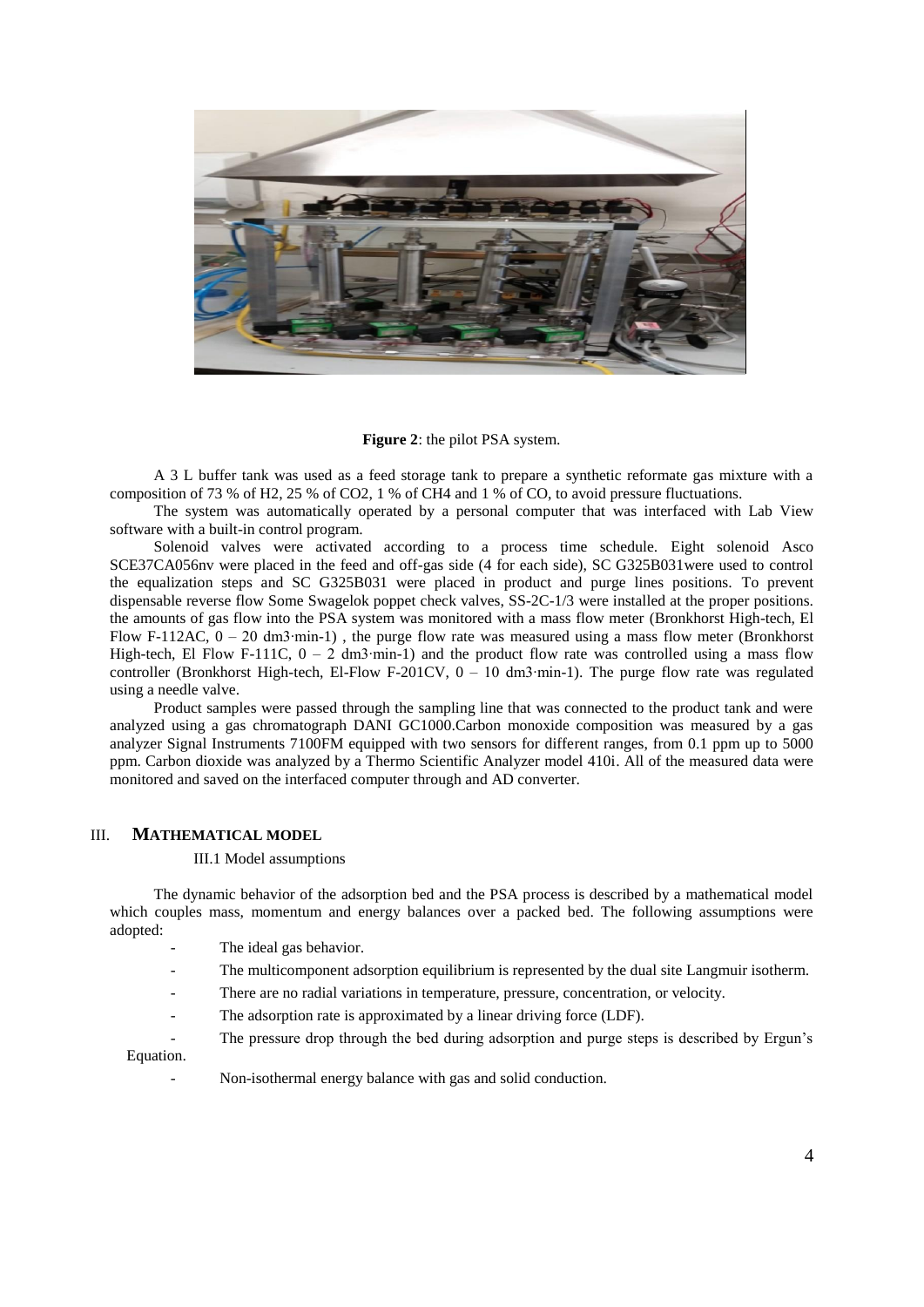### III.2 Model equations

The mass balance equations for each component and for the total mass of mixture are presented by equations (1) and (2), respectively.

$$
u\frac{\partial c_i}{\partial z} + c_i \frac{\partial u}{\partial z} + \rho_p \frac{(1 - \varepsilon_{bed})}{\varepsilon_{bed}} \frac{\partial q}{\partial t} = 0 \qquad (1)
$$

$$
c\frac{\partial u}{\partial z} + \frac{\partial c}{\partial T} + \rho_p \frac{(1 - \varepsilon_{bed})}{\varepsilon_{bed}} \sum_{i=1}^n \frac{\partial q_i}{\partial T} = 0 \qquad (2)
$$

Where *u* is the gas interstitial velocity,  $c_i$  is the gas concentration of component i,  $\rho_p$  is the particle density,  $\varepsilon_{\text{bed}}$  is the bed porosity,  $q_i$  is the adsorbed concentration of component i.

The adsorption rate is given by the linear driving force (LDF) model:

$$
\frac{\partial q_i}{\partial t} = k_i (q_i^* - q_i)
$$
 (3)

Where  $k_i$  is the mass-transfer coefficient;  $q_i^*$  $q_i^*$  is the loading of component i, and can be calculated by the dual-site Langmuir isotherm model:

$$
q_i^* = \frac{q_{m1i}B_{1i}P_i}{1 + \sum_{i=1}^n B_{1i}P_i} + \frac{q_{m2i}B_{2i}P_i}{1 + \sum_{i=1}^n B_{2i}P_i}
$$
(4)

$$
B_{1i} = k_{3i} \exp(\frac{k_{2i}}{T})
$$
 (5)

$$
B_{2i} = k_{5i} \exp(\frac{k_{6i}}{T})
$$
 (6)

$$
k_{1i} = k_{3i} q_{m1i} \tag{7}
$$
  
\n
$$
k_{4i} = k_{5i} q_{m2i} \tag{8}
$$

$$
k_{2i} = \frac{\Delta H_{1ads}}{R} \tag{9}
$$

$$
k_{\rm 6i} = \frac{\Delta H_{2ads}}{R} \tag{10}
$$

For the simulation, it was assumed that the heat of adsorption on the first and second sites are equal:  $\Delta H_{1,ads} = \Delta H_{2,ads}$ .

The Ergun equation was used as a simplified momentum balance equation to calculate the pressure drop along the bed.

$$
-\frac{\partial p}{\partial z} = 150 \frac{\mu V_z (1 - \varepsilon_{bed})^2}{d_p^2 \varepsilon_{bed}^2} + 1.75 \frac{\rho_g V_z^2 (1 - \varepsilon_{bed})^2}{d_p \varepsilon_{bed}} \frac{1}{n}
$$
 (11)

*V*z is velocity.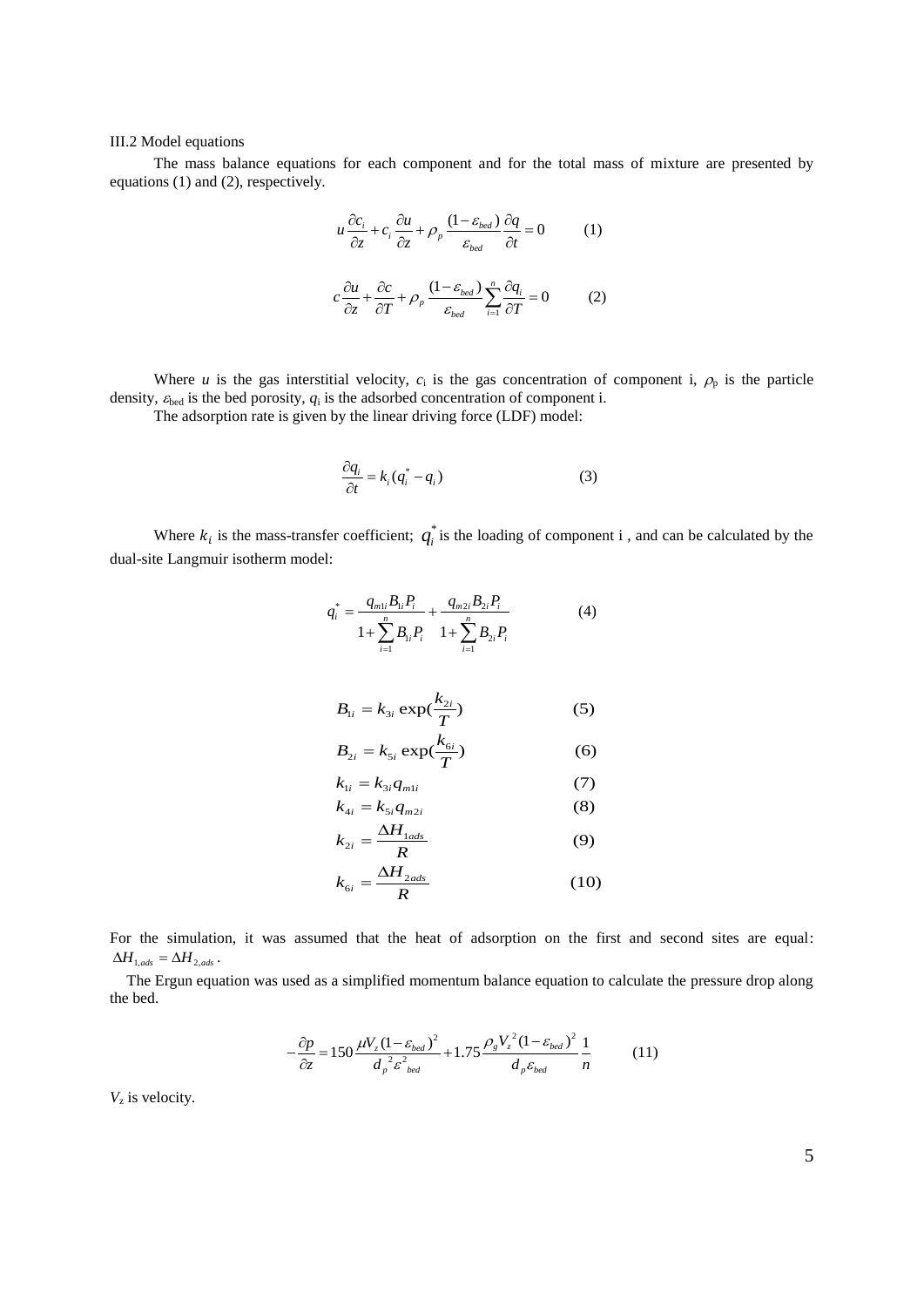### III.3 PSA simulation

The models presented in Section 2 were applied for the simulation of a four- column PSA process with twelve elementary steps. The cycle sequence considered is schematically represented in Figure 3 as follows: Adsorption, AD First Depressurising Pressure Equalization, FDPE Providing Purge, PP Second Depressurising Pressure Equalization, SDPE Blowdown, BD Purge, PR First pressurising Pressure Equalization, FPPE Second pressurising Pressure Equalization, SPPE Idle step all valves are closed Pressurisation, PR



**Figure 3**: schematic diagram of the cycles sequences used in the PSA simulation.

Table 3 show the step configuration where the providing purge step is located between the two DPE steps has a clear advantage over a cycle where the providing purge step follows the two DPE steps in that it can increase the purge flow rate to a greater extent since the providing purge step can start at a higher pressure**[9].**

| Step    |             | ⌒           | ⌒           |             |             | 6           | −           | 8           |             | 10          | 11          | 12          |
|---------|-------------|-------------|-------------|-------------|-------------|-------------|-------------|-------------|-------------|-------------|-------------|-------------|
| Bed 1   |             | AD          |             | <b>FDPE</b> | <b>PP</b>   | <b>SDPE</b> | <b>BD</b>   | PG          | <b>FPPE</b> | <b>SPPE</b> | <b>IDLE</b> | <b>PR</b>   |
| Bed 2   | <b>SPPE</b> | <b>IDLE</b> | <b>PR</b>   |             | AD          |             | <b>FDPE</b> | PP          | <b>SPPE</b> | BD          | PG          | <b>FPPE</b> |
| Bed 3   | <b>BD</b>   | PG          | <b>FPPE</b> | <b>SPPE</b> | <b>IDLE</b> | <b>PR</b>   |             | AD          |             | <b>FDPE</b> | PP          | <b>SDPE</b> |
| Bed 4   | <b>FDPE</b> | PP          | <b>SDPE</b> | <b>BD</b>   | PG          | <b>FPPE</b> | <b>SPPE</b> | <b>IDLE</b> | <b>PR</b>   |             | AD          |             |
| Time(s) | 1.5         | 97          | 1.5         | 1.5         | 97          | 1.5         | 1.5         | 97          | 1.5         |             | 97          | 1.5         |

**Table 3**: Cyclic sequences of four-bed PSA process.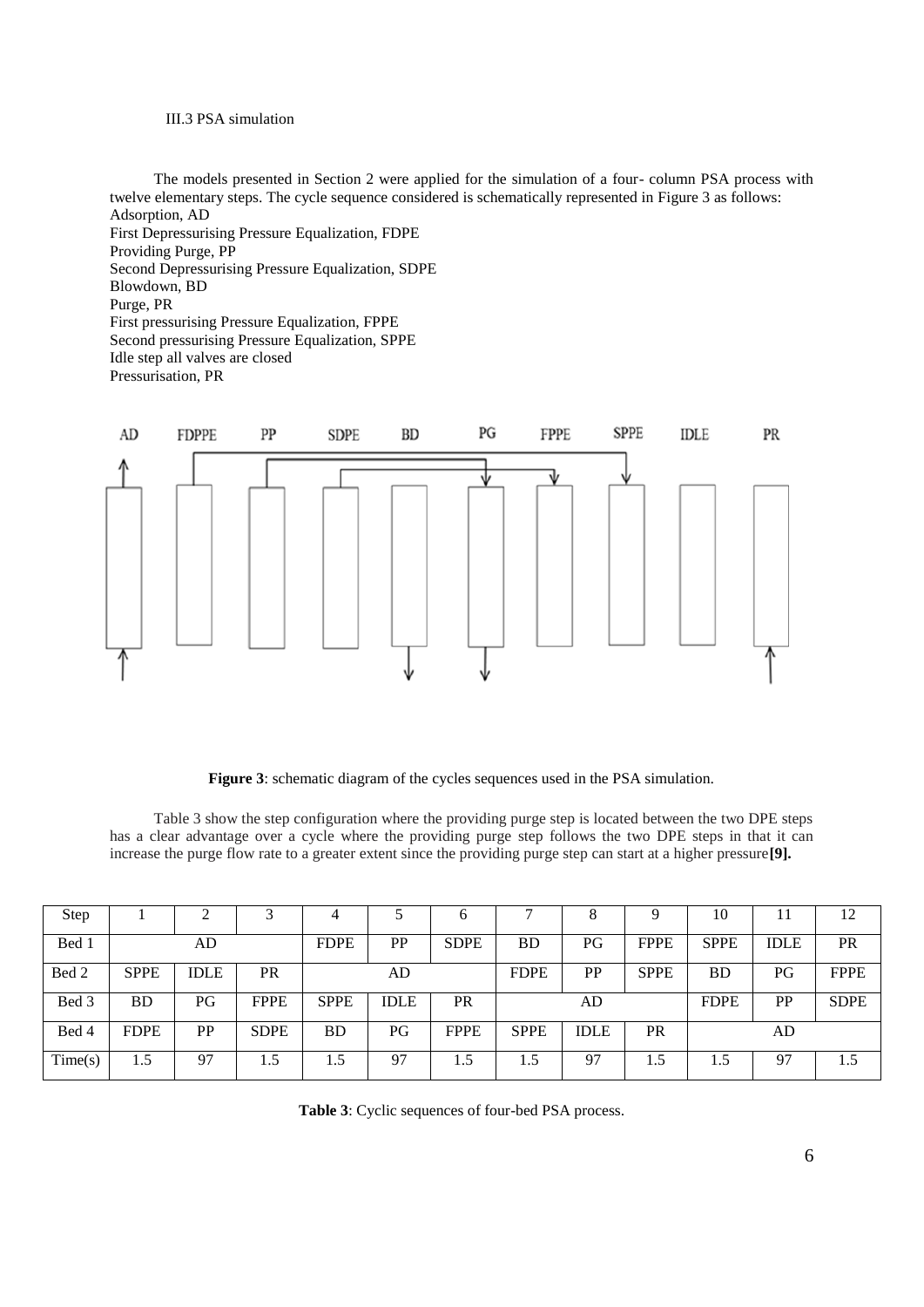During the first pressurizing equalization step a considerable amount of hydrogen is released from the column, which used for purging the column which is in the purge step.

The boundary conditions for the gas phase concentrations and the temperature are given in table 4.

| Adsorption bed inlet $(Z=0)$                                                            | Adsorption bed outlet (Z=L)                                                                       |
|-----------------------------------------------------------------------------------------|---------------------------------------------------------------------------------------------------|
| Adsorption (AD)                                                                         |                                                                                                   |
|                                                                                         |                                                                                                   |
| $-\xi_b D_z \frac{\partial C_j(0)}{\partial z} = u(0)(C_j^{feed} - C_j(0))$             | $\frac{\partial C_j(L)}{\partial z} = 0$                                                          |
| $-\xi_b K_z \frac{\partial T(0)}{\partial z} = u(0)\rho_g(0)C_{pg}(0)(T^{feed} - T(0))$ | $\frac{\partial T(L)}{\partial Z} = 0$                                                            |
| $C_r(0) = \frac{P(0)}{RT(0)}$ where $P(0) = P^{in} > P_{AD}$                            | $P(L) = P_{AD}$                                                                                   |
| Depressurization pressure equalization (DPE)                                            |                                                                                                   |
|                                                                                         |                                                                                                   |
| $u(0) = 0$                                                                              | $\frac{\partial C_j(L)}{\partial z} = 0$                                                          |
| $\frac{\partial T(0)}{\partial z} = 0$                                                  | $\frac{\partial T(L)}{\partial z} = 0$                                                            |
|                                                                                         |                                                                                                   |
| $\frac{\partial C_j(0)}{\partial z} = 0$                                                | $C_{t}(L) = \frac{P(L)}{RT(I)}$                                                                   |
|                                                                                         | where $P(L) = P_{pE} + (P_{AD} - P_{pE}) \exp(-Kt)$                                               |
| Blowdown (BD)                                                                           |                                                                                                   |
| $\frac{\partial C_j(0)}{\partial z} = 0$                                                | $u(L) = 0$                                                                                        |
| $\frac{\partial T(0)}{\partial z} = 0$                                                  | $\frac{\partial T(L)}{\partial z} = 0$                                                            |
| $C_t(0) = \frac{P(0)}{RT(0)}$ where $P(0) = P_{AD}$                                     | $\frac{\partial C_j(L)}{\partial z} = 0$                                                          |
| Purge (PG)                                                                              |                                                                                                   |
| $\frac{\partial C_j(0)}{\partial z} = 0$                                                | $-\xi_b D_z \frac{\partial C_j(L)}{\partial z} = u(L)(C_j^{in} - C_j(L))$                         |
| $\frac{\partial T(0)}{\partial Z} = 0$                                                  | $-\xi_b K_z \frac{\partial T(L)}{\partial \mathbf{Z}} = \rho_g(L) C_{pg}(L) u(L) (T^{in} - T(L))$ |
|                                                                                         |                                                                                                   |
| $P(0) = P_{pc}$                                                                         | $C_t(L) = \frac{P(L)}{RT(L)}$ where $P(L) = P^{in} > P_{PG}$                                      |
| Pressurization pressure equalization (PPE)                                              |                                                                                                   |
| $u(0) = 0$                                                                              |                                                                                                   |
|                                                                                         | $-\xi_b D_z \frac{\partial C_j(L)}{\partial Z} = u(L)(C_j^{in} - C_j(L))$                         |
| $\frac{\partial T(0)}{\partial Z} = 0$                                                  | $-\xi_b K_z \frac{\partial T(L)}{\partial Z} = \rho_g(L) C_{pg}(L) u(L) (T^{in} - T(L))$          |
| $\frac{\partial C_j(0)}{\partial z} = 0$                                                | $C_{t}(L) = \frac{P(L)}{RT(L)}$                                                                   |
|                                                                                         | where $P(L) = P_{pF} + (P_{pG} - P_{pE}) \exp(-Kt)$                                               |
|                                                                                         |                                                                                                   |

Pressurization (PR)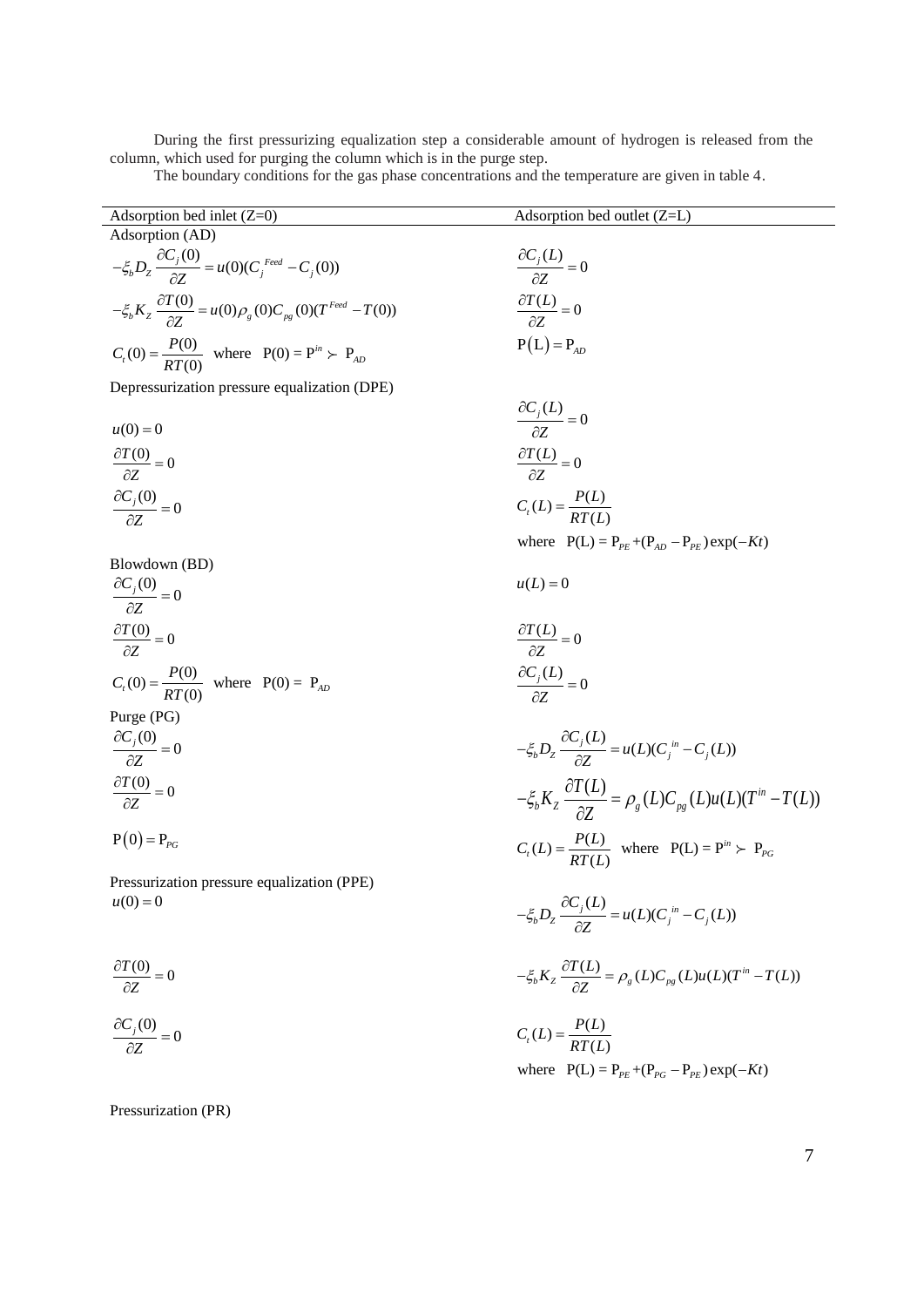$$
-\xi_b D_z \frac{\partial C_j(0)}{\partial Z} = u(0)(C_j^{feed} - C_j(0))
$$
  
\n
$$
-\xi_b K_z \frac{\partial T(0)}{\partial Z} = \rho_g(0)C_{pg}(0)u(0)(T^{feed} - T(0))
$$
  
\n
$$
C_t(0) = \frac{P(0)}{RT(0)}
$$
  
\nwhere  $P(0) = P_{PE} + (P_{PR} - P_{PE}) \exp(-Kt)$ 

**Table 4**: Boundary conditions for each step in the PSA simulation.

The dynamic adsorption bed and the PSA simulation are carried out using **Aspen Adsorption** software.

### IV. **RESULTS AND DISCUSSION**

#### IV.1 Adsorption equilibria

Single-component adsorption isotherms of CO2, CO, CH4, and H2 on commercial activated carbon were measured at different temperatures 30, 40, and 50 °C using fresh adsorbent. The adsorption equilibrium of multicomponent model was predicted by dual-site Langmuir model based on monocomponent experimental isotherms data. The adsorption equilibrium isotherms for  $CH_4$ , CO, CO<sub>2</sub> and  $H_2$  on commercial activated carbon are plotted in Figures 4 to 7. Dual-site Langmuir parameters, heats of adsorption and linear driving force parameters are summarized in Table 5.

|                          | H <sub>2</sub>   | $CH_4$           | CO <sub>2</sub>  | CO               |
|--------------------------|------------------|------------------|------------------|------------------|
| $K_l$ [ mol/kg.bar]      | $2.17.(10^{-7})$ | $2.90,(10^{-7})$ | $6.54.(10-9)$    | $1.93.(10^{-7})$ |
| $K_2[K]$                 | 1260             | 2370             | 3620             | 2160             |
| $K_3[1/bar]$             | $9.24.(10^{-5})$ | $8.71.(10^{-5})$ | $1.12(10^{6})$   | $1.64.(10^{-4})$ |
| $K_4$ [mol/kg.bar]]      | $2.17.(10^{-7})$ | $3.60,(10^{-7})$ | $2.92.(10^{-8})$ | $1.93.(10^{2})$  |
| $K_5[1/bar]$             | $9.24.(10^{-5})$ | $7.96.(10^{-4})$ | $2.0.(10^{5})$   | $1.64.(10^{-4})$ |
| $k$ [ $1/s$ ]            | $\overline{4}$   | $\overline{4}$   | $\overline{4}$   | $\overline{4}$   |
| $\Delta H_{ads}$ [J/mol] | 10494            | 19678.76         | 30100            | 17968            |

**Table 5**: Dual-site Langmuir parameters, heats of adsorption and linear driving force parameters of gases on a commercial activated carbon.

 The isotherms of CO and CO2 were of irreversible type in the low-pressure range. The local adsorption rate of CO, CO2 on adsorbent are considered to be fast enough to assume instantaneous equilibrium.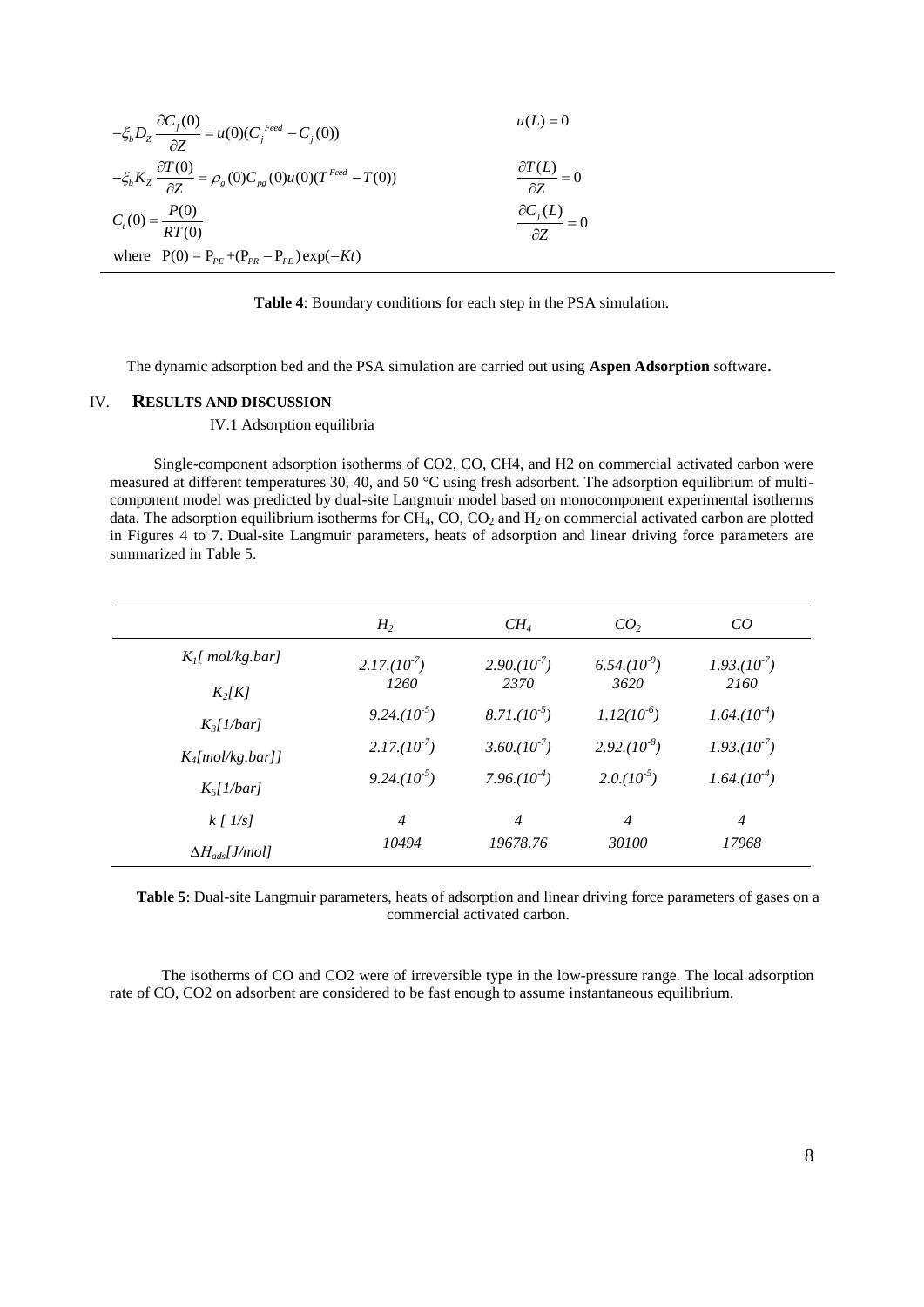

**Figure 4**: CH4 isotherms at different temperatures on commercial activated carbon.



**Figure 5**: CO isotherms at different temperatures on commercial activated carbon.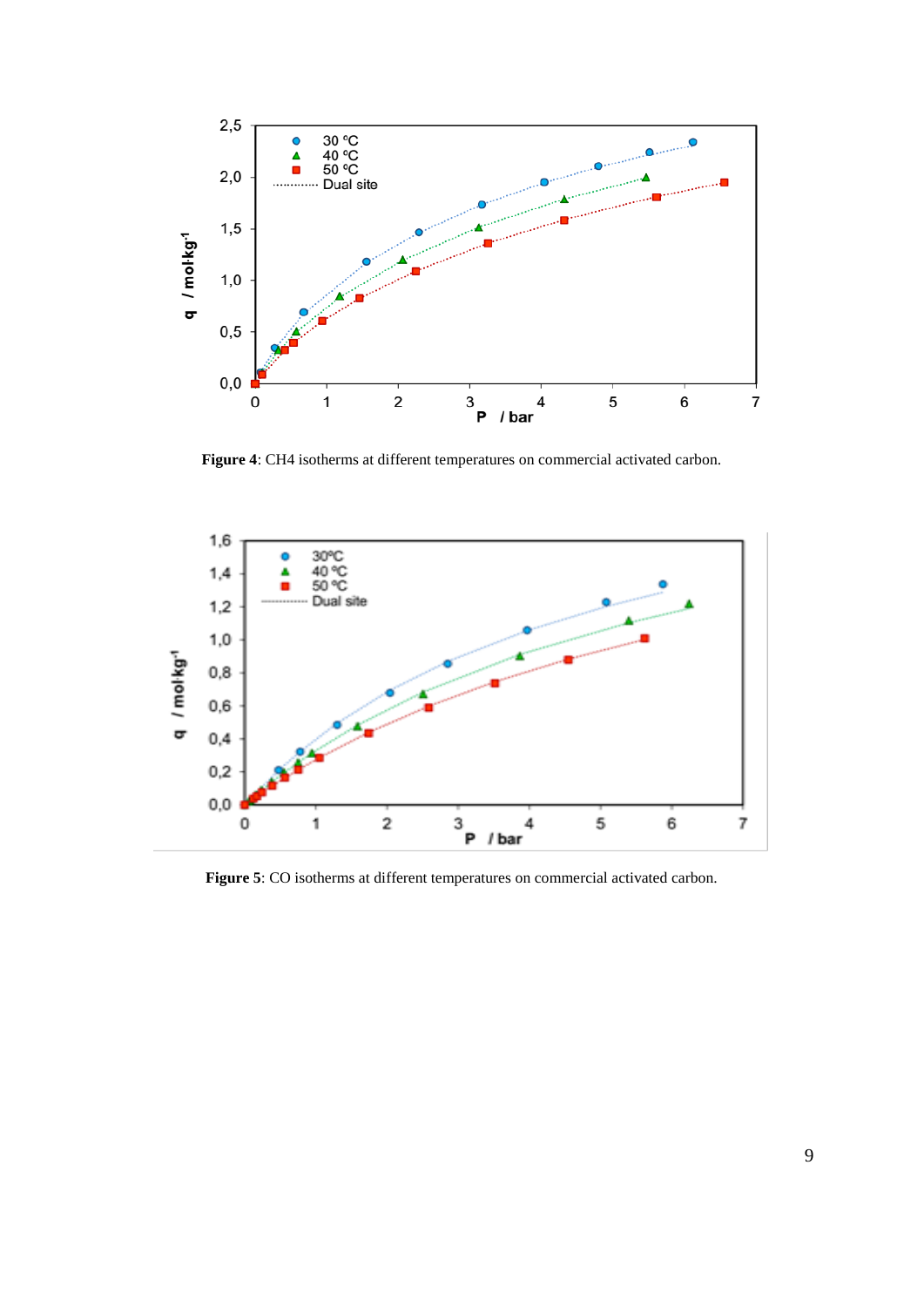

**Figure 6**: CO<sub>2</sub> isotherms at different temperatures on commercial activated carbon.



Figure 7: H<sub>2</sub> isotherms at different temperatures on commercial activated carbon.

### IV.2 Breakthrough dynamics of the adsorption bed *IV.2.1 Concentration profile*

A hydrogen mixture (CO:CO2:CH4:H2:He = 1:25:5:20:49 mol.%) was fed to an adsorption bed containing a commercial activated carbon. The breakthrough experiment was carried out at 40 °C, 1 bar and using a feed flow rate of 0.5 L/min. The bed was initially filled with pure helium.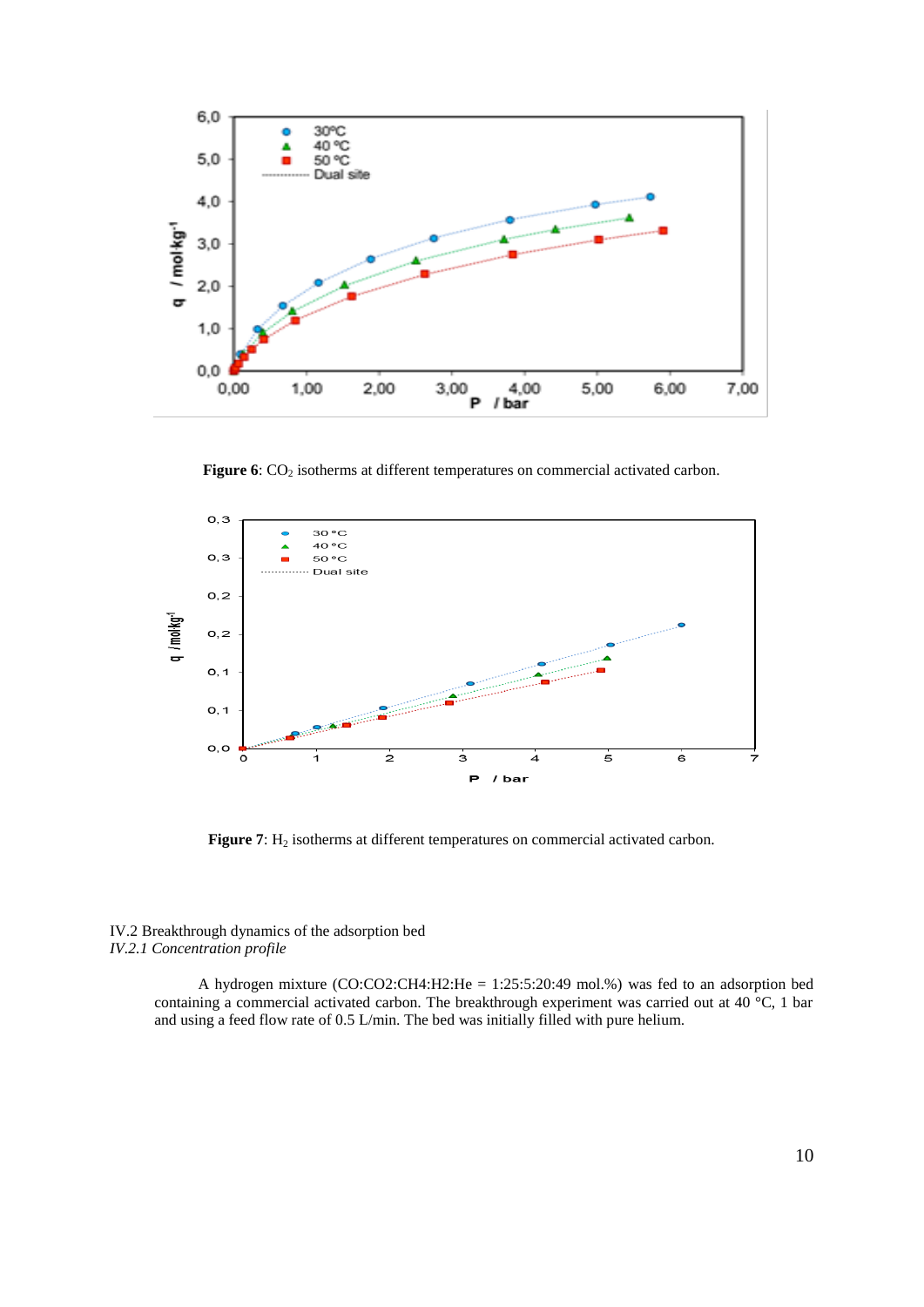

The comparison of the simulation results with the experimental data is reported in figure 8.

**Figure 8**: Comparison between the simulation results and the experimental breakthrough data.

H2 adsorbs only slightly. The first contaminant to break through the column is carbon monoxide, followed by methane and finally by carbon dioxide.

## *IV.2.2 Temperature profile*



**Figure 9**: Temperature evolution with time at the top and the bottom of the column.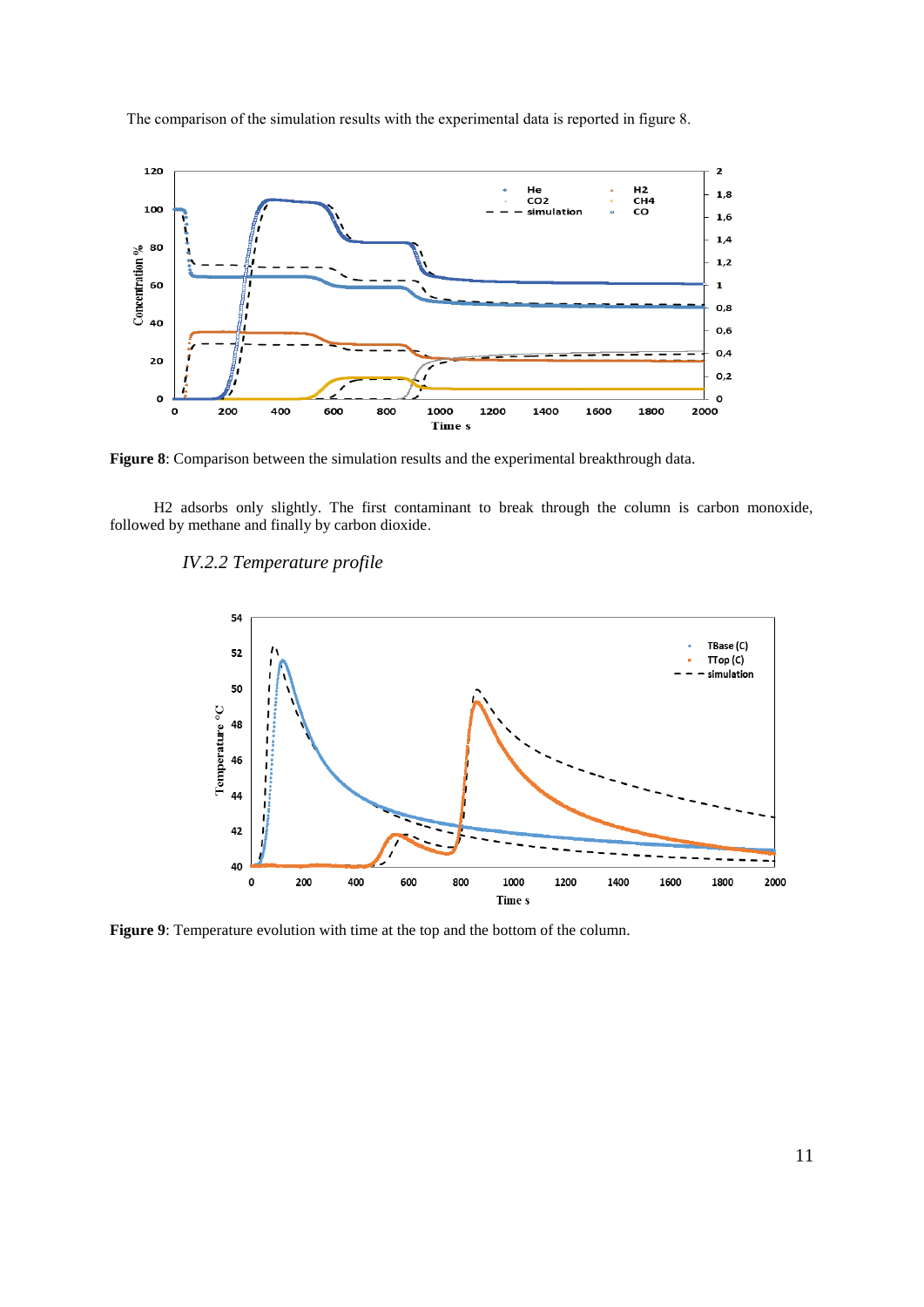### The temperature evolution is given in figure 9.

At the exit of the column, the two peaks of temperature appearing at nearly 600 and 1000 s correspond to the adsorption heat generated by moving concentration fronts of CH4 and CO2 respectively. Due to the low amount of H2 adsorbed and the low concentration of CO in the feed mixture, the temperature peaks corresponding to these components are not detected. The temperature evolution just after the bed inlet displays only one peak corresponding to all components of the mixture; the reason is that at this axial position, concentration waves of the different components are not yet separated, thus leading to the formation of only one temperature front. Once saturated, the packed bed temperature decreases gradually due to heat transfer with both gas mixture and column-wall.

The dynamic mathematical model could predict the experimental temperature profiles along the bed length reasonably well.

### IV.3 Pressure Swing Adsorption process

After confirmation of the validity of multicomponent adsorption equilibrium and kinetic data, a PSA experiment was performed to validate the mathematical model in a cyclic experiment.

A four-column PSA experiment was performed using cycle scheduling illustrated in Figure 4.The experimental run was performed at ambient temperature at a feed flow rate of 1.37 L/min and the following composition: 74% of H2, 25% of CO2, 1% of CH4 and 1% of CO. The pressure feed was fixed at 8.5 bars and the blowdown pressure was 1 bar. The experimental conditions are shown in table 6.

#### Operating conditions

| Adsorption pressure, [bar]                       | 8.5  |
|--------------------------------------------------|------|
| Desorption pressure, [bar]                       |      |
| Feed temperature, $\lceil \, {}^{\circ}C \rceil$ | 24.6 |
| Feed flow rate, $L/min$                          | 1.37 |
| Purge flow rate $\int$ L/min]                    | 0.2  |
| Production flow rate, $L/min$                    | 0.75 |

### **Table 6**: Operating conditions.

The pressure history for one cycle is shown in Figure 10. The molar flow rate histories obtained for four cycles are reported in Figure 11, 12 and 13.



**Figure 10**: Pressure history of four-column for one cycle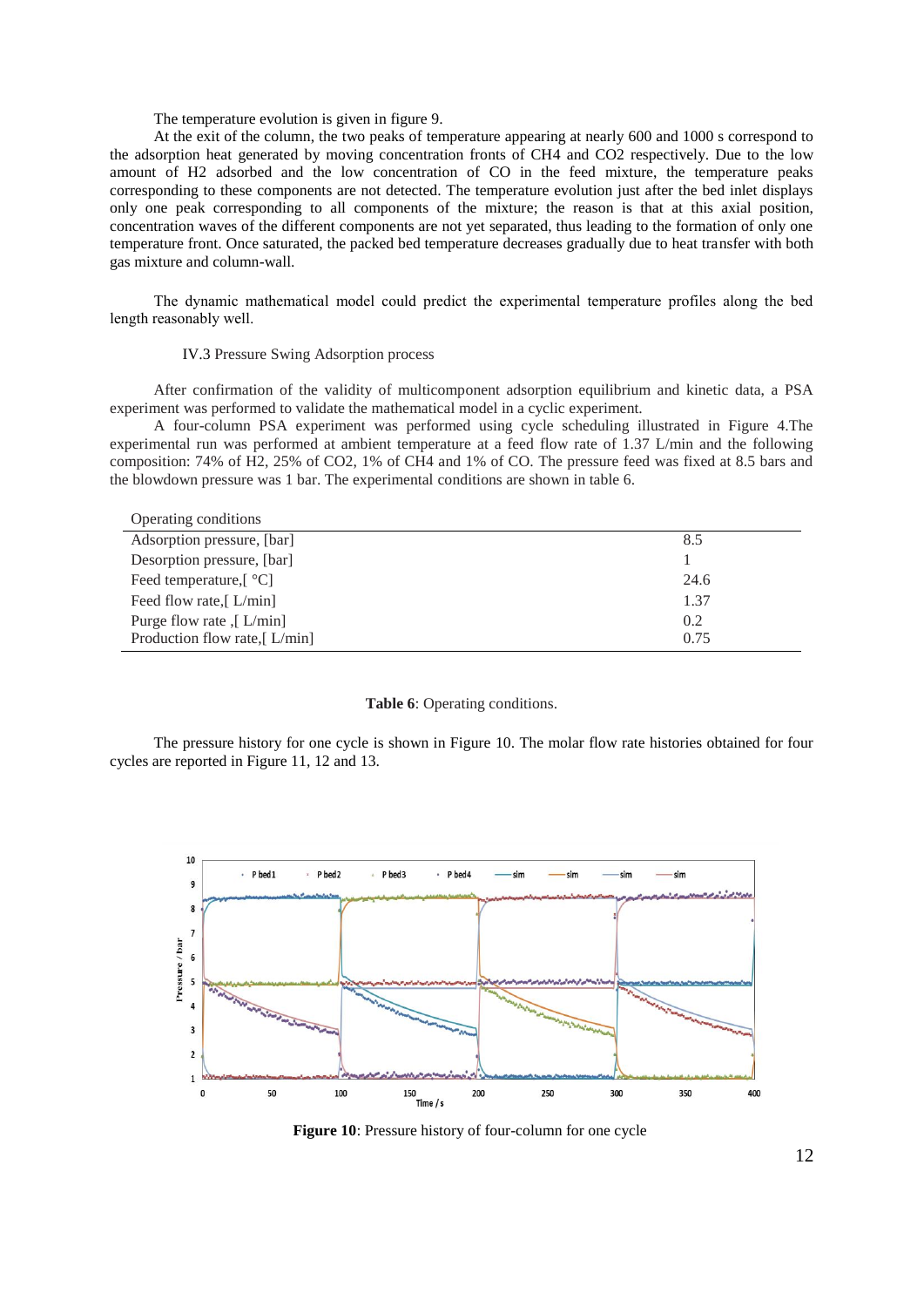

Figure 11*:* Feed flow rate profiles for four cycles after the steady state.



Figure 12: Purge flow rate profiles for four cycles.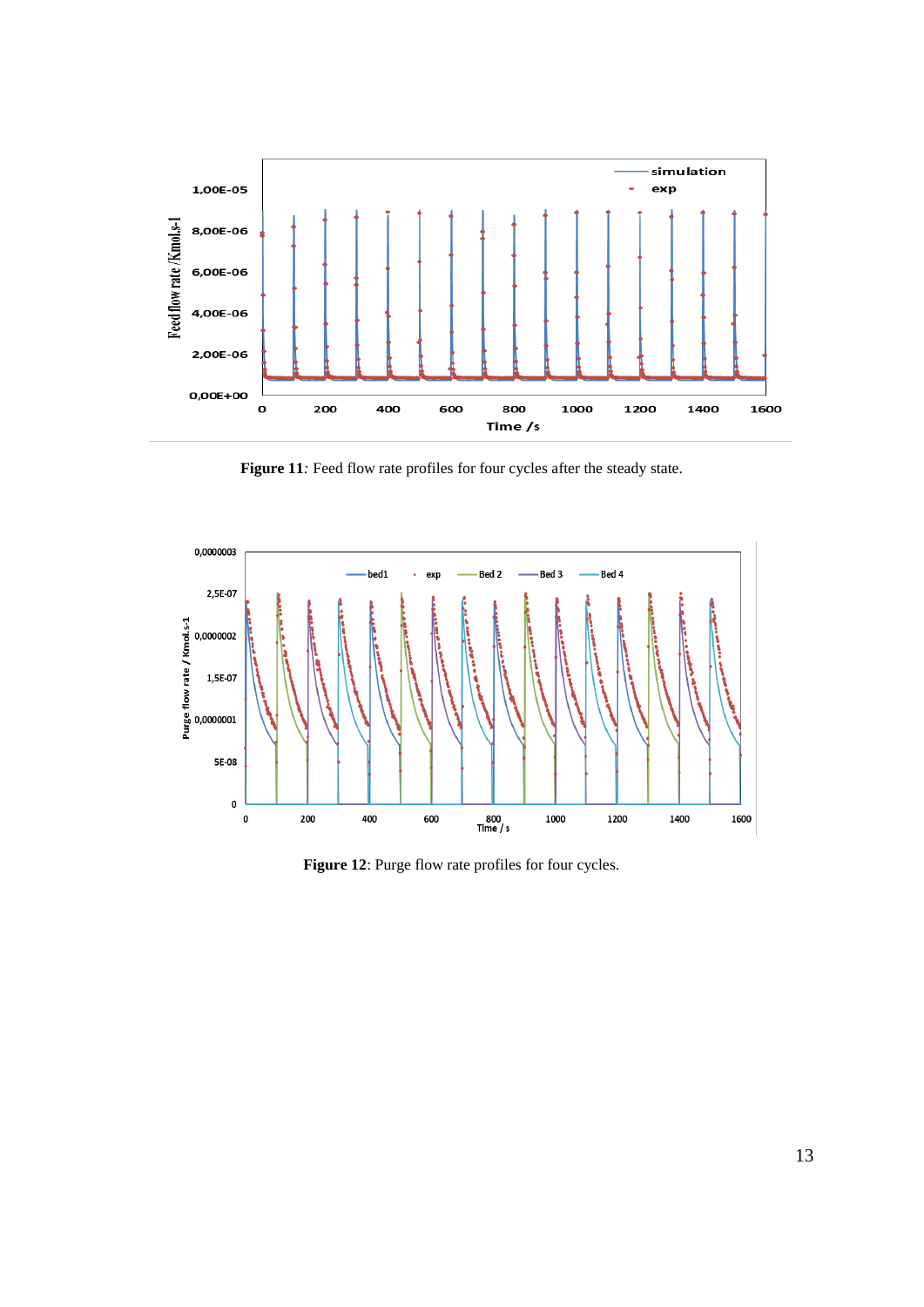

Figure 13: Production flow rate for four cycles.

In these four cycles, a good agreement between simulation and the experimental molar flow rates was observed.

In the PSA simulation a 99.9913 % hydrogen purity stream (with 84.39 ppm of CO, 0.17 ppm of CO2 and 0.9 ppm of CH4 contamination) was obtained with a hydrogen recovery of 75.5 %.

### V. **CONCLUSION**

A rigorous mathematical model that includes mass, energy and momentum balances was employed to elucidate the dynamic behaviours and separation performance of the adsorption bed. A valid parameter set has been obtained from adsorption isotherms and breakthrough experiments. Good agreement between simulation results and the experimental data was achieved for both breakthrough curves and temperature profiles.

Future work will focus on optimization of the process to reach a CO concentration between 10 and 20 and recovery greater or equal to 75 %.

#### **REFERENCES**

- [1] Hord J. Hydrogen safety: an annotated bibliography of regulations, standards and guidelines. *Int J HydrogEnergy* 1980:579–84.
- [2] Das D, Veziroglu TN. Advances in biological hydrogen production processes.*Int J Hydrog Energy* 2008; 33(21):6046–57.
- [3] Malek A, Farooq S. Hydrogen purification from refinery fuel gas by pressure swing adsorption. *AIChE Journal* 44. 1998, 1985–1992.
- [4] Ribeiro AM, Grande CA, Lopes FVS, Loureiro JM, Rodrigues AE. Chem Eng Sci 2008; 63:5258–73.
- [5] Lee, J.-J., Kim, M.-K., Lee.D.-G., Ahn,H. , Kim,M.J.Lee, C-H, 2008 Heat-exchange pressure swing adsorption process for hydrogen separation.*AICHE Journal* 54, 2054-2064.
- [6] Ritter, J.A., Yang, R.T., 1987.Equilibrium adsorption of multicomponent gas mixtures at elevated pressures. *Industrial and Engineering ChemistryResearch* 26, 1679-1686.
- [7] Santos, J. C.; Magalhaes, F. D.; Mendes, A. Contamination of Zeolites Used in Oxygen Production by PSA: Effects of Water and Carbon Dioxide. *Ind. Eng. Chem. Res*. 2008, 47 (16), 6197–6203.
- [8] Ferreira. D, Magalhaes.R, Taveira.P and Mendes, A.Effective Adsorption Equilibrium Isotherms and Breakthroughs of Water Vapor and Carbon Dioxide on Different Adsorbents. *Ind. Eng. Chem.Res*.2011, 10201-1021.